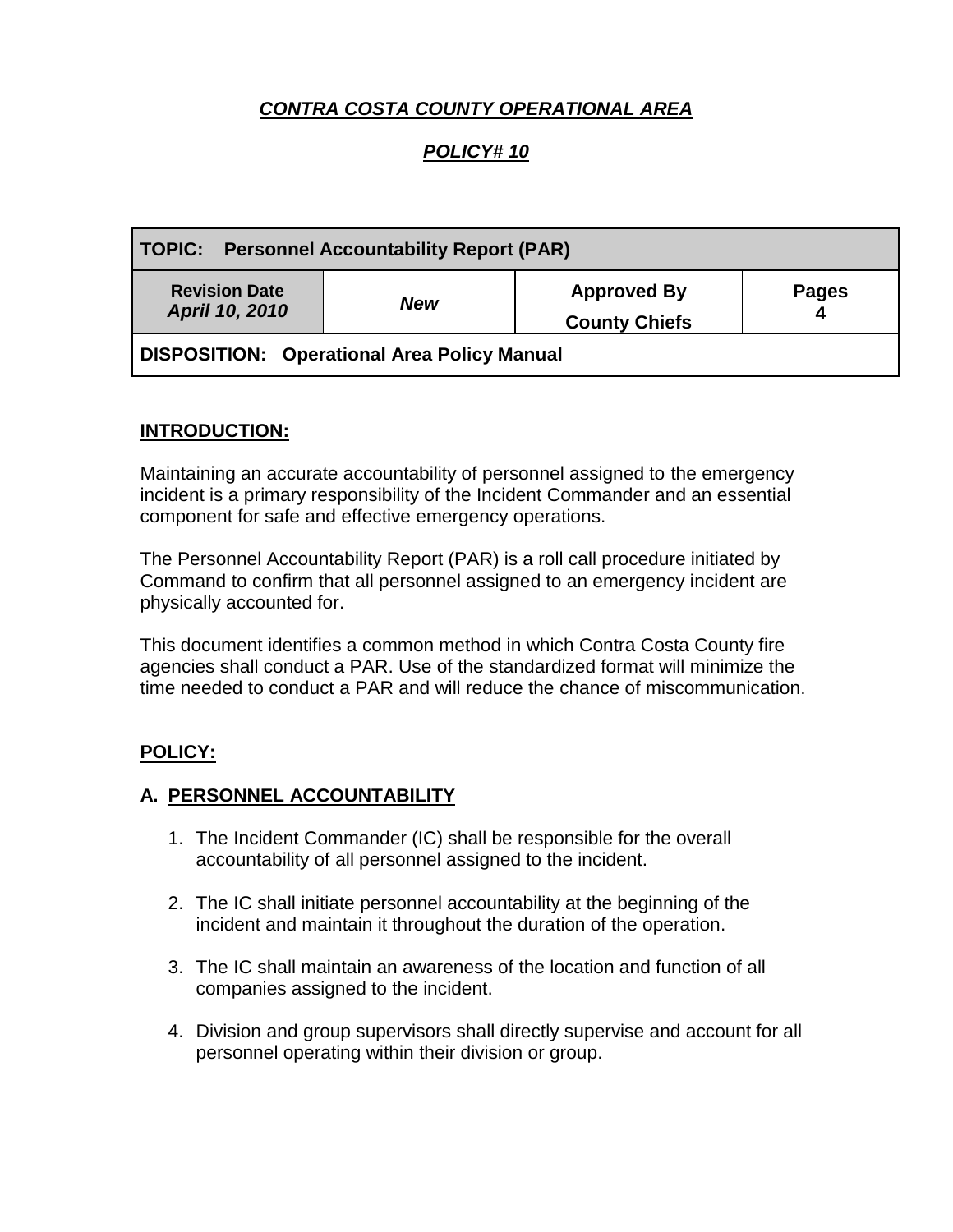- 5. Company officers shall maintain an awareness of the location and condition of assigned company members.
- 6. The IC shall be responsible for the accountability of personnel who are working independent of a company, division, or group, such as an incident safety officer or a fire engineer working at the pump panel.

### **B. CONDUCTING A PAR**

- 1. The IC may initiate a PAR at anytime.
- 2. The PAR may include all units assigned to the incident or selected companies, divisions, or groups as determined by the IC.
- 3. The PAR should begin with a standby announcement on the assigned tactical channel(s) to notify company officers and division/group supervisors to account for all assigned personnel and provide a report when requested by Command.

*"All personnel from Main Street IC, standby for a PAR".*

*"Division Charlie, Main Street IC, standby for a PAR".*

- 4. After making a standby announcement, the IC should wait a reasonable amount of time to allow company officers and division/group supervisors to account for assigned personnel.
- 5. The number of units assigned to an incident, span of control, and the geographic area of the incident will determine how long the IC should wait to query leaders after making the announcement. Typically a roll call will begin within one minute.
- 6. After a reasonable period of time has elapsed, the IC will conduct the PAR by requesting company officers, and division/group supervisors to "provide a PAR". The IC may also make the request to individuals operating outside of a company, division, or group.

*"Engine 8, Main Street IC, provide a PAR".*

*"Division Bravo, Main Street IC, provide a PAR".*

*"Engineer 66, Main Street IC, provide a PAR".*

7. In the event of a fireground emergency, an "Emergency Traffic" announcement should precede the standby announcement. In this situation, the IC may choose to expedite the PAR by starting it immediately after the standby announcement.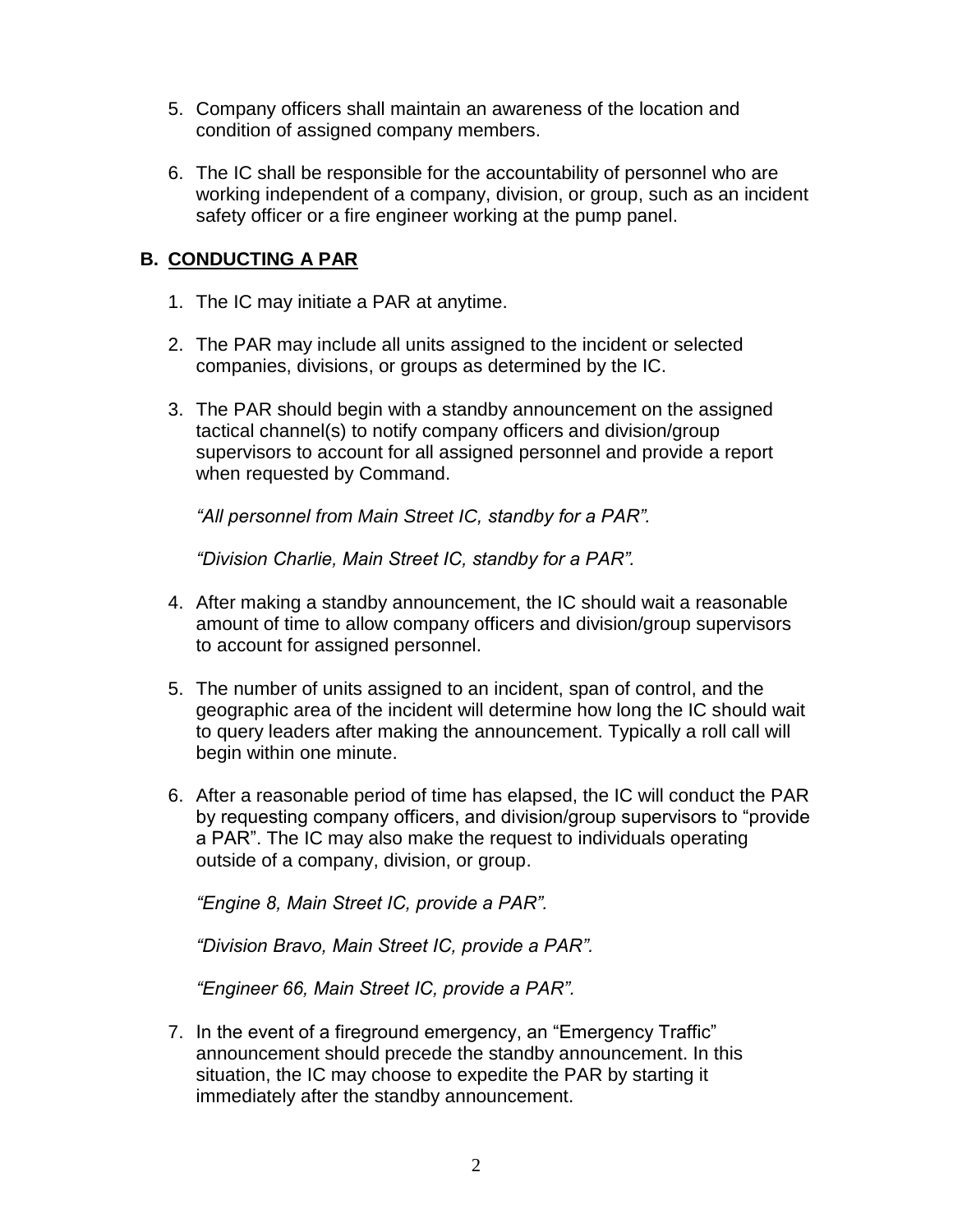# **C. RESPONDING TO A PAR REQUEST**

- 1. The PAR shall be conducted face-to-face within the company, division, or group whenever possible to minimize radio traffic.
- 2. When an individual company is queried for a PAR, the company officer shall respond by stating the number of personnel accounted for, followed by the company's current assignment and location.

*"Engine 1 has a PAR of three, assigned fire attack on the second floor".*

*"Engine 5 has a PAR of three, assigned primary search in Division 2".*

3. If the crew is split, the company officer shall identify the number of crewmembers that are accounted for, current assignment and location, followed by the status of the crewmembers not present.

*"Engine 45 has a PAR of two, assigned fire attack in Division 1. Engineer 45 is outside at the pump panel".* 

*"Engine 31 has a PAR of two, assigned to primary search in Division 3. Firefighter Engine 31 temporarily assigned to Truck 31".*

4. Division and group supervisors providing a PAR should report the specific companies and the number of personnel from each unit working in the division or group.

*"Division Charlie has a PAR of three for Engine 70, Engine 73, and Truck 68, and a PAR of two for Engine 69. Engineer 69 is at the pump panel".*

*"Ventilation Group has a PAR of three for Quint 12 and Quint 76".* 

5. When a company officer is functioning in the role of a division or group supervisor, s/he shall be counted separately from the remaining company members.

*"Division 2 has a PAR of three for Engine 93 and Quint 83, and a PAR of two for Engine 81. Captain 81 is Division 2".* 

6. If a company, division, or group supervisor needs additional time to account for all personnel when queried for a PAR, they should respond with, "PAR in progress" to indicate additional time in needed.

*"IC, Division 3, PAR in progress".*

This will allow Command to continue the PAR and conclude with any companies, divisions, or groups that requested additional time.